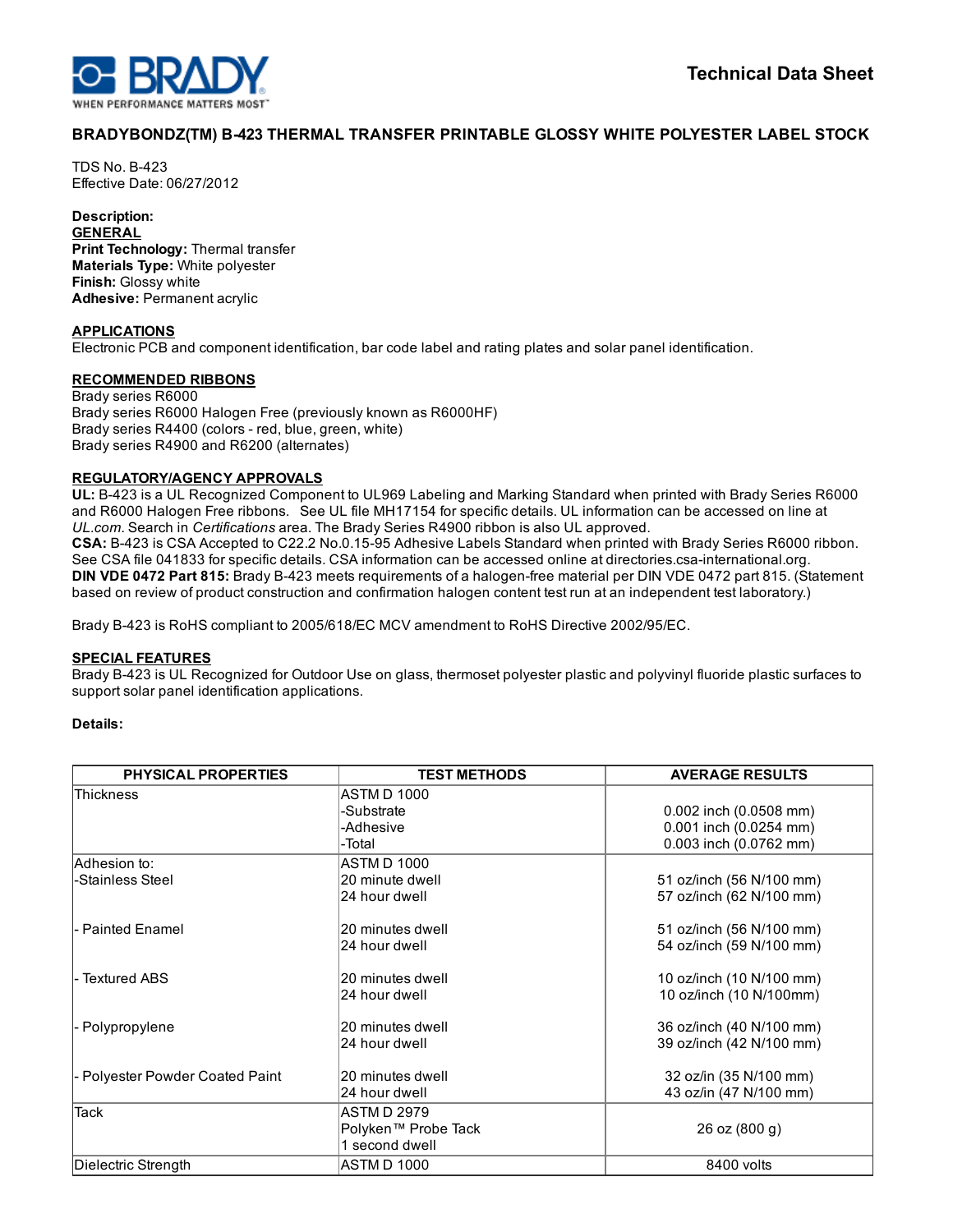B423 is not recommended for low surface energy surfaces such as polyethylene and polypropylene.

Performance properties tested on B423 printed with Series R6000, R6000 Halogen Free and R6200 ribbons. Printed samples were laminated to aluminum and allowed to dwell 24 hours before exposure to the indicated environments. Unless noted, results are the same for both ribbons.

| <b>PERFORMANCE PROPERTIES</b>       | <b>TEST METHOD</b>                                       |  | <b>TYPICAL RESULTS</b>                                                                                                                                                                |  |
|-------------------------------------|----------------------------------------------------------|--|---------------------------------------------------------------------------------------------------------------------------------------------------------------------------------------|--|
| High Service Temperature            | 30 days at various temperatures                          |  | No visible effect to label at 110°C. Slight<br>discoloration at 120°C; moderate<br>discoloration at 145°C but label is still<br>lfunctional.                                          |  |
| Low Service Temperature             | 30 days at -70°C                                         |  | No visible effect                                                                                                                                                                     |  |
| Short Term High Service Temperature | 5 minutes at various temperatures                        |  | No visible effect to label at 180°C. Slight<br>discoloration and label shrinkage at<br>200°C; label is functional. Label becomes<br>nonfunctional at 210°C due to label<br>shrinkage. |  |
| Humidity Resistance                 | 30 days at 100°F (37°C) and 95%<br>relative humidity.    |  | No visible effect                                                                                                                                                                     |  |
| UV Light Resistance                 | 30 days in UV Sunlighter™ 100                            |  | Slight discoloration                                                                                                                                                                  |  |
| Weatherability                      | ASTM G155, Cycle 1<br>30 days in Xenon Arc Weatherometer |  | No visible effect                                                                                                                                                                     |  |
| Salt Fog Resistance                 | ASTM B 117<br>30 days in 5% salt fog solution chamber    |  | No visible effect                                                                                                                                                                     |  |
| <b>IAbrasion Resistance</b>         | Taber Abraser, CS-10 grinding wheels,                    |  | R6000: Print legible after 100 cycles<br>250 g/arm (Fed. Std. 191A, Method 5306) R6000 Halogen Free: Print legible after<br>100 cycles                                                |  |
|                                     |                                                          |  |                                                                                                                                                                                       |  |
| <b>PERFORMANCE PROPERTY</b>         |                                                          |  | <b>CHEMICAL RESISTANCE</b>                                                                                                                                                            |  |

Samples were printed with Series R6000, R6000 Halogen Free and R6200 ribbons. Samples were laminated to aluminum panels and allowed to dwell 24 hours prior to testing. Testing was conducted at room temperature and consisted of 30 minute immersions in the specified test fluid. After immersion, the samples were removed from the test fluid and the printed image rubbed 10 times with a cotton swab saturated with the test fluid. The rating scale below shows the effect to the quality of the print for each sample.

| <b>CHEMICAL</b>                                              | SUBJECTIVE OBSERVATION OF VISUAL CHANGE |                    |                                 |                    |                 |                    |                 |
|--------------------------------------------------------------|-----------------------------------------|--------------------|---------------------------------|--------------------|-----------------|--------------------|-----------------|
| <b>REAGENT</b>                                               | <b>EFFECT TO</b>                        |                    | <b>EFFECTS TO PRINTED IMAGE</b> |                    |                 |                    |                 |
|                                                              | <b>LABEL STOCK</b>                      | <b>R6000</b>       |                                 | R6000 Halogen Free |                 | R6200              |                 |
|                                                              |                                         | <b>WITHOUT RUB</b> | <b>WITH RUB</b>                 | <b>WITHOUT RUB</b> | <b>WITH RUB</b> | <b>WITHOUT RUB</b> | <b>WITH RUB</b> |
| Acetone                                                      | Slight adhesive<br>looze                | 1                  | 5                               | 1                  | 5               | 1                  | 5               |
| Toluene                                                      | Slight adhesive<br>looze                | 1                  | $\overline{5}$                  | 1                  | $\overline{5}$  | 1                  | 5               |
| Isopropyl<br>Alcohol                                         | No visible<br>effect                    | 1                  | 1                               | 1                  | 1               | 1                  | 1               |
| Mineral Spirits                                              | No visible<br>leffect                   | 1                  | 1                               | 1                  | 1               | 1                  | 1               |
| Gasoline                                                     | Slight adhesive<br>looze                | 1                  | 1                               | 1                  | 1               | 1                  | 1               |
| JP-8 Jet Fuel                                                | Slight adhesive<br>looze                | 1                  | 1                               | 1                  | 1               | 1                  | 1               |
| Brake Fluid -<br>DOT <sub>3</sub>                            | No visible<br>leffect                   | 1                  | 4                               | 1                  | 4               | 1                  | 5               |
| Skydrol®<br>500B-4                                           | Slight adhesive<br>looze                | 1                  | 5                               | 1                  | 5               | 2                  | 5               |
| SAE 20 WT Oil<br>at 70°C                                     | No visible<br>effect                    | 1                  | 1                               | 1                  | $\mathbf{1}$    | $\mathbf{1}$       | 1               |
| <b>MIL 5606 Oil</b>                                          | No visible<br>effect                    | 1                  | 1                               | 1                  | 1               | $\mathbf{1}$       | 1               |
| Formula 409 <sup>®</sup><br><b>Cleaner</b>                   | No visible<br>effect                    | 1                  | 1                               | 1                  | 1               | 1                  |                 |
| Northwoods™<br><b>Buzz Saw</b><br><b>Citrus</b><br>Degreaser | No visible<br>leffect                   | 1                  | 1                               | 1                  | 1               | $\mathbf{1}$       | 1               |
| Deionized                                                    | No visible                              | 1                  | 1                               | 1                  | 1               | 1                  | 1               |